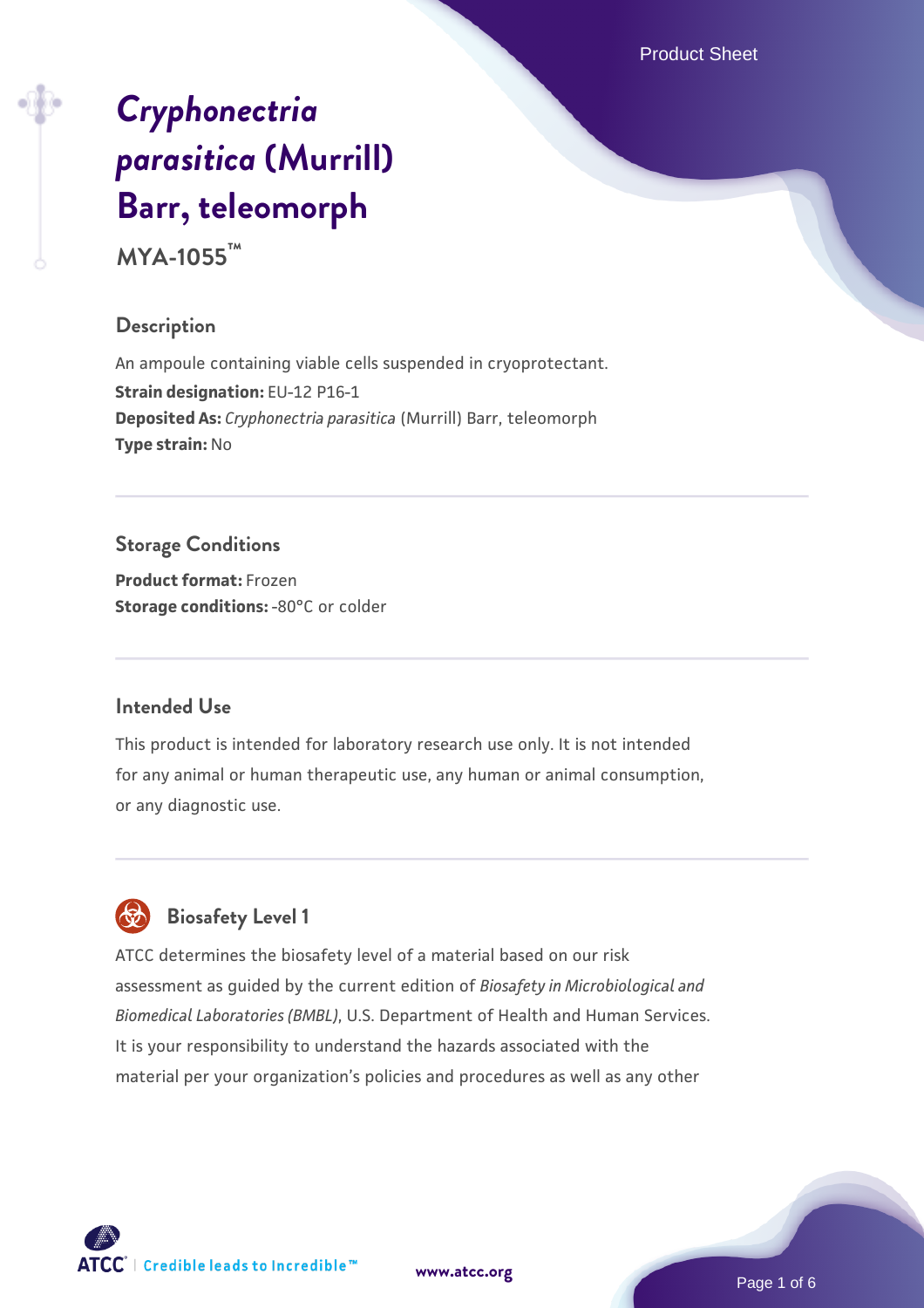applicable regulations as enforced by your local or national agencies.

ATCC highly recommends that appropriate personal protective equipment is always used when handling vials. For cultures that require storage in liquid nitrogen, it is important to note that some vials may leak when submersed in liquid nitrogen and will slowly fill with liquid nitrogen. Upon thawing, the conversion of the liquid nitrogen back to its gas phase may result in the vial exploding or blowing off its cap with dangerous force creating flying debris. Unless necessary, ATCC recommends that these cultures be stored in the vapor phase of liquid nitrogen rather than submersed in liquid nitrogen.

#### **Certificate of Analysis**

For batch-specific test results, refer to the applicable certificate of analysis that can be found at www.atcc.org.

## **Growth Conditions**

**Medium:**  [ATCC Medium 336: Potato dextrose agar \(PDA\)](https://www.atcc.org/-/media/product-assets/documents/microbial-media-formulations/3/3/6/atcc-medium-336.pdf?rev=d9160ad44d934cd8b65175461abbf3b9) **Temperature:** 24°C

#### **Handling Procedures**

**Frozen ampoules** packed in dry ice should either be thawed immediately or stored in liquid nitrogen. If liquid nitrogen storage facilities are not available, frozen ampoules may be stored at or below -70°C for approximately one week. **Do not under any circumstance store frozen ampoules at refrigerator**



**[www.atcc.org](http://www.atcc.org)**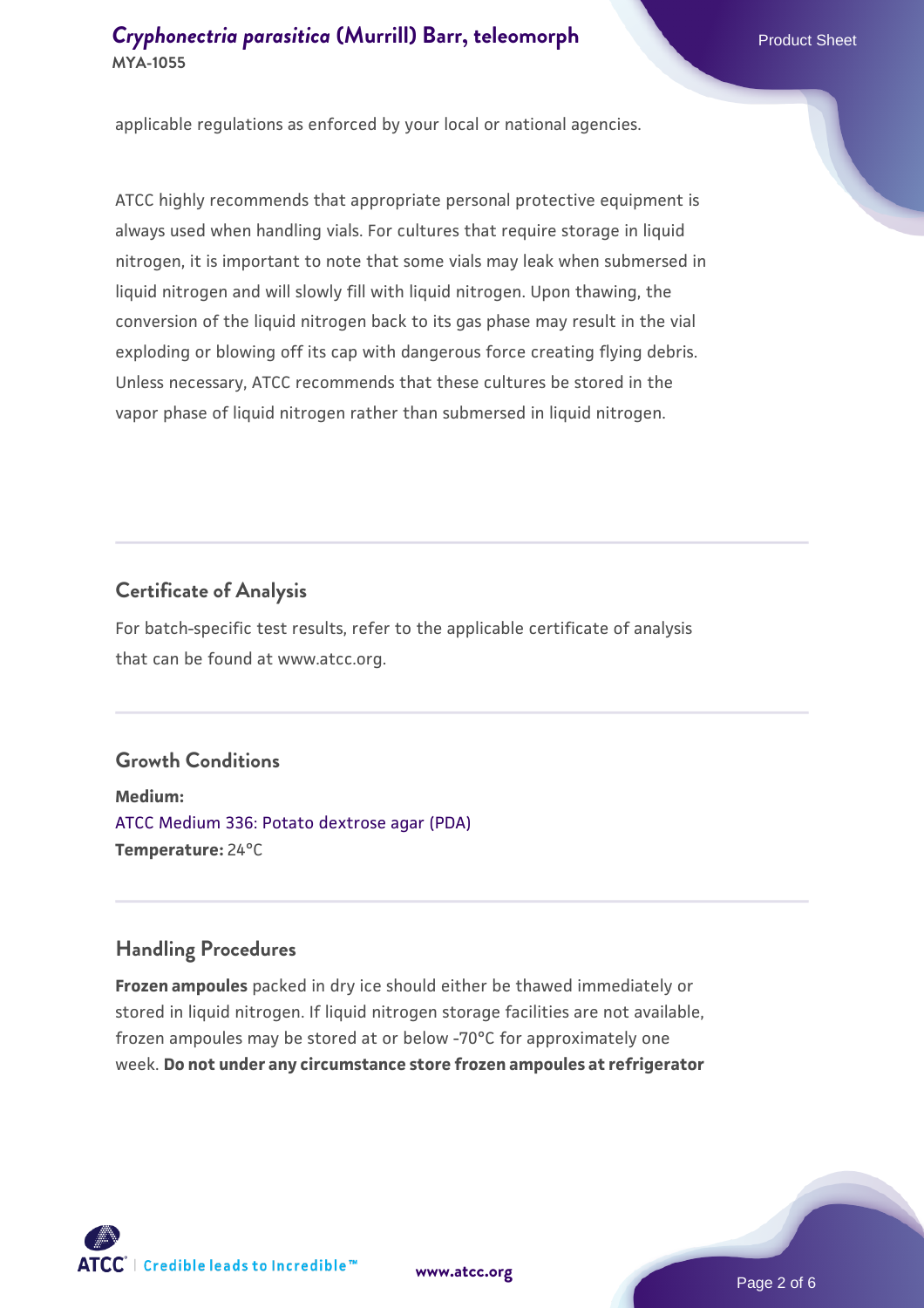**freezer temperatures (generally -20°C). Storage of frozen material at this temperature will result in the death of the culture.**

- 1. To thaw a frozen ampoule, place in a **25°C to 30°C** water bath, until just thawed **(approximately 5 minutes)**. Immerse the ampoule just sufficient to cover the frozen material. Do not agitate the ampoule.
- 2. Immediately after thawing, wipe down ampoule with 70% ethanol and aseptically transfer at least 50 µL (or 2-3 agar cubes) of the content onto a plate or broth with medium recommended.
- 3. Incubate the inoculum/strain at the temperature and conditions recommended.
- 4. Inspect for growth of the inoculum/strain regularly for up to 4 weeks. The time necessary for significant growth will vary from strain to strain.

#### **Notes**

Additional information on this culture is available on the ATCC web site at [www.atcc.org.](http://www.atcc.org/)

## **Material Citation**

If use of this material results in a scientific publication, please cite the material in the following manner: *Cryphonectria parasitica* (Murrill) Barr, teleomorph (ATCC MYA-1055)

#### **References**

References and other information relating to this material are available at www.atcc.org.

#### **Warranty**

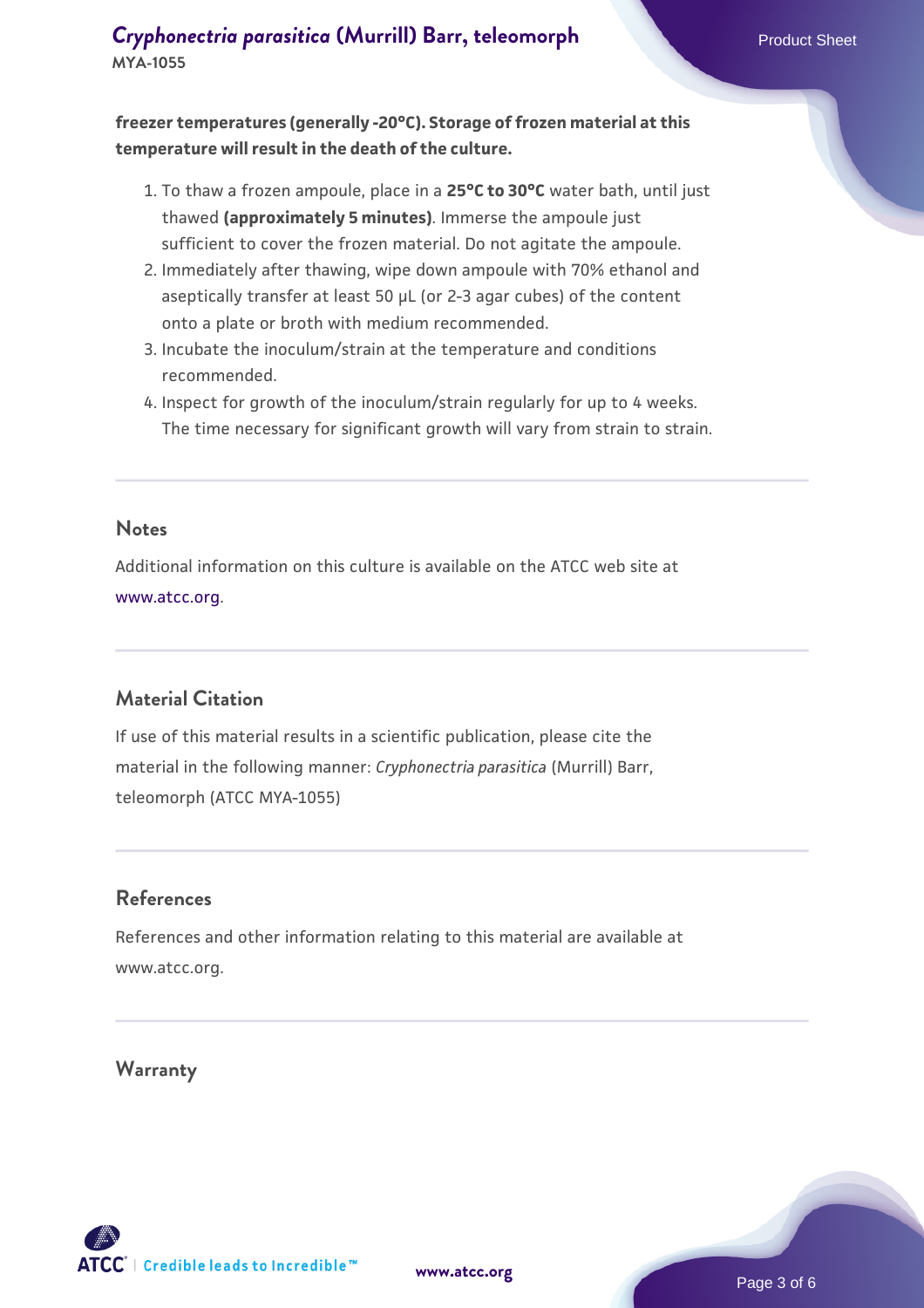The product is provided 'AS IS' and the viability of ATCC® products is warranted for 30 days from the date of shipment, provided that the customer has stored and handled the product according to the information included on the product information sheet, website, and Certificate of Analysis. For living cultures, ATCC lists the media formulation and reagents that have been found to be effective for the product. While other unspecified media and reagents may also produce satisfactory results, a change in the ATCC and/or depositor-recommended protocols may affect the recovery, growth, and/or function of the product. If an alternative medium formulation or reagent is used, the ATCC warranty for viability is no longer valid. Except as expressly set forth herein, no other warranties of any kind are provided, express or implied, including, but not limited to, any implied warranties of merchantability, fitness for a particular purpose, manufacture according to cGMP standards, typicality, safety, accuracy, and/or noninfringement.

#### **Disclaimers**

This product is intended for laboratory research use only. It is not intended for any animal or human therapeutic use, any human or animal consumption, or any diagnostic use. Any proposed commercial use is prohibited without a license from ATCC.

While ATCC uses reasonable efforts to include accurate and up-to-date information on this product sheet, ATCC makes no warranties or representations as to its accuracy. Citations from scientific literature and patents are provided for informational purposes only. ATCC does not warrant that such information has been confirmed to be accurate or complete and the customer bears the sole responsibility of confirming the accuracy and completeness of any such information.

This product is sent on the condition that the customer is responsible for and assumes all risk and responsibility in connection with the receipt, handling, storage, disposal, and use of the ATCC product including without limitation



**[www.atcc.org](http://www.atcc.org)**

Page 4 of 6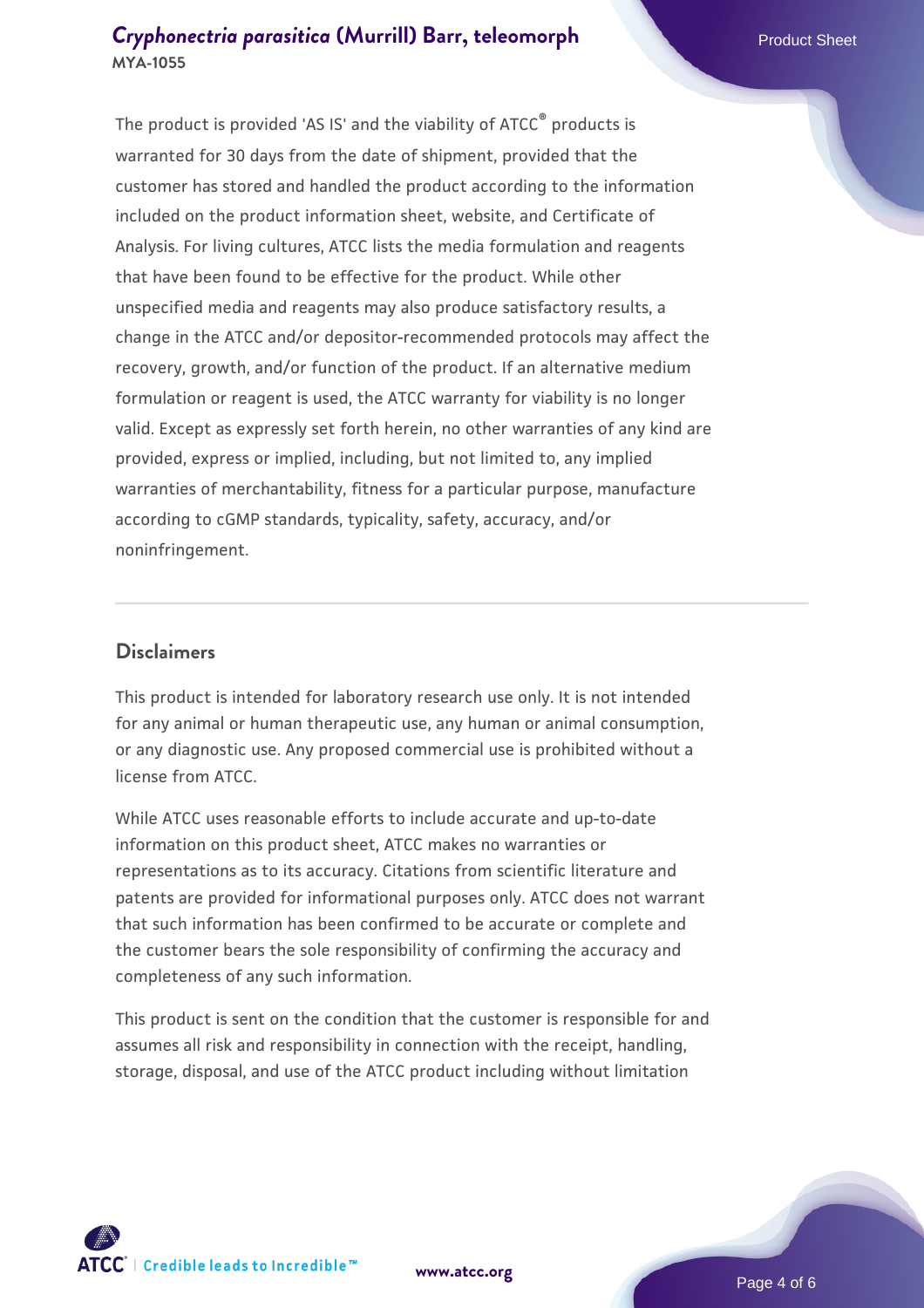taking all appropriate safety and handling precautions to minimize health or environmental risk. As a condition of receiving the material, the customer agrees that any activity undertaken with the ATCC product and any progeny or modifications will be conducted in compliance with all applicable laws, regulations, and guidelines. This product is provided 'AS IS' with no representations or warranties whatsoever except as expressly set forth herein and in no event shall ATCC, its parents, subsidiaries, directors, officers, agents, employees, assigns, successors, and affiliates be liable for indirect, special, incidental, or consequential damages of any kind in connection with or arising out of the customer's use of the product. While reasonable effort is made to ensure authenticity and reliability of materials on deposit, ATCC is not liable for damages arising from the misidentification or misrepresentation of such materials.

Please see the material transfer agreement (MTA) for further details regarding the use of this product. The MTA is available at www.atcc.org.

#### **Copyright and Trademark Information**

© ATCC 2021. All rights reserved.

ATCC is a registered trademark of the American Type Culture Collection.

#### **Revision**

This information on this document was last updated on 2021-05-20

#### **Contact Information**

ATCC 10801 University Boulevard Manassas, VA 20110-2209 USA